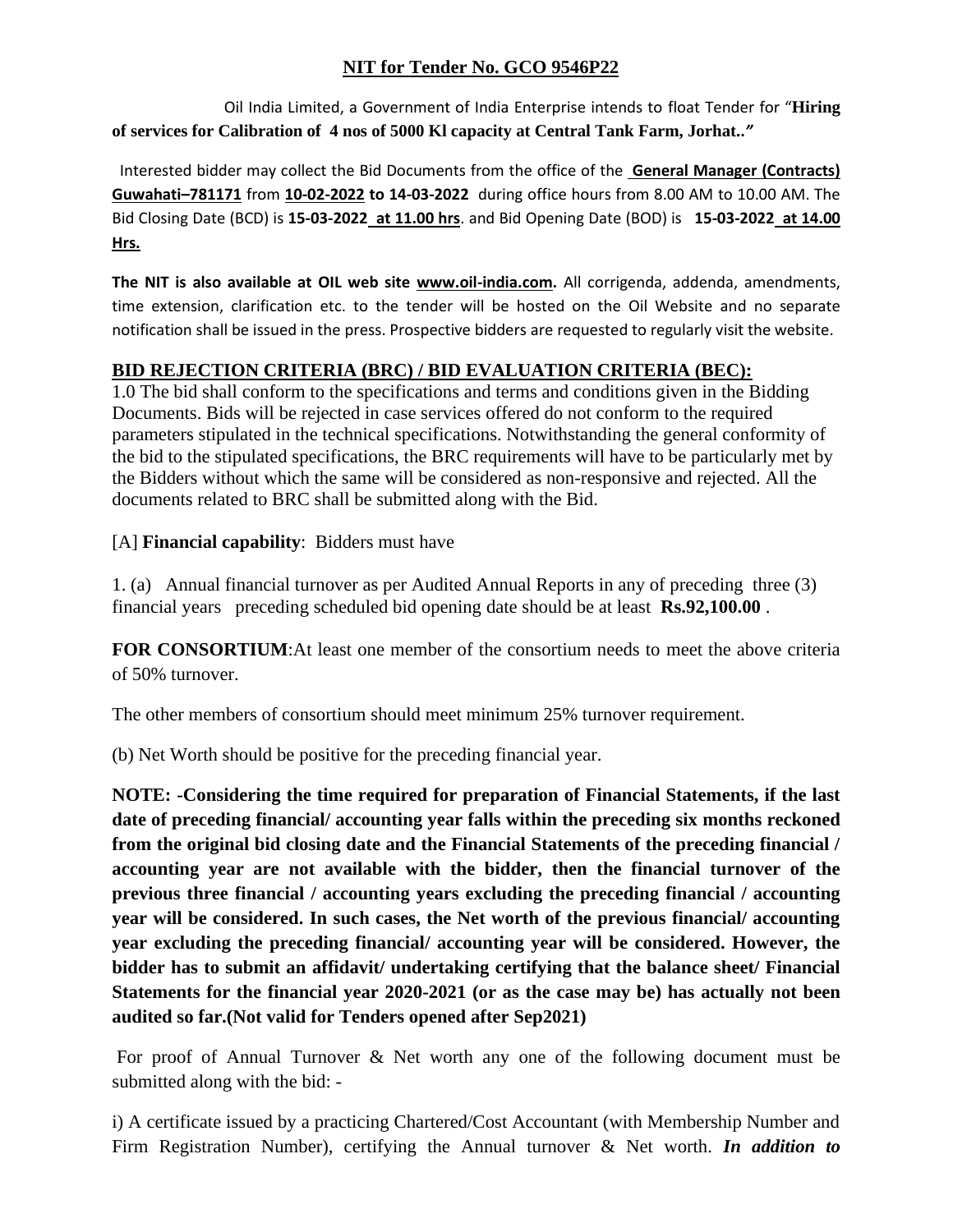*membership number & Firm Registration Number, UDIN is also to be specified in the certificate of Turnover & Net worth issued by the CA.*

OR

ii) Audited Balance Sheet along with Profit & Loss account.

(c) In case the bidder is a Central Govt. Organization/PSU/State Govt. Organization/Semi-State Govt. Organization or any other Central/State Govt. Undertaking, where the auditor is appointed only after the approval of Comptroller and Auditor General of India and the Central Government, their certificates may be accepted even though FRN (Firm Registration Number) is not available. However, bidder needs to provide documentary evidence for the same.

[B] **Experience**: Bidders must have;

Experience of having successfully completed one similar work **during last 7 years to be reckoned from the original bid closing date of value not less than Rs.1,53,400.00**.

( **Similar work shall mean—**

**"Providing services of calibration of liquid hydrocarbon Storage Tanks"in Central Govt. Organization/PSU/State Govt. Organization/Semi-State Govt. Organization or any other Central/State Govt. Undertaking in India during last 7 years to be reckoned from the original bid closing date.**

For proof of requisite Experience, any one of the following document/ photocopy must be submitted along with the bid:

i) In case of contracts executed under Oil India Ltd., copy of 'Certificate of Completion (COC)'/ 'Certificate of Payment (COP)'/ 'Service Entry Sheet (SES)' of jobs successfully completed during the last 7 (seven) years ending bid closing date showing gross value of job done.

It may be clearly noted that simply mentioning of OIL CCO/ Contract Number will not be accepted.

ii) Certificate issued by any other Public Sector Undertaking/ Govt. Department/ Other Company in last 7 (seven) years ending bid closing date showing:

(a) Gross value of job done,

(b) Description of job done,

(c) Contract period

# 2.0 **BID EVALUATION CRITERIA (BEC):**

2.1 The bids conforming to the technical specifications, terms and conditions stipulated in the tender documents and considered to be responsive after subjecting to Bid Rejection Criteria will be considered for further evaluation as per the Bid Evaluation Criteria given below.

2.2 To ascertain the inter-se-ranking, the comparison of the responsive bids will be made subject to loading for any deviation. Comparison of offers will be done on total evaluated cost on the basis of rates quoted in the Price Bid Format.

2.3 In case of identical lowest offered rate by more than 1 (one) bidder, the selection will be made by draw of lot between the parties offering the same lowest price.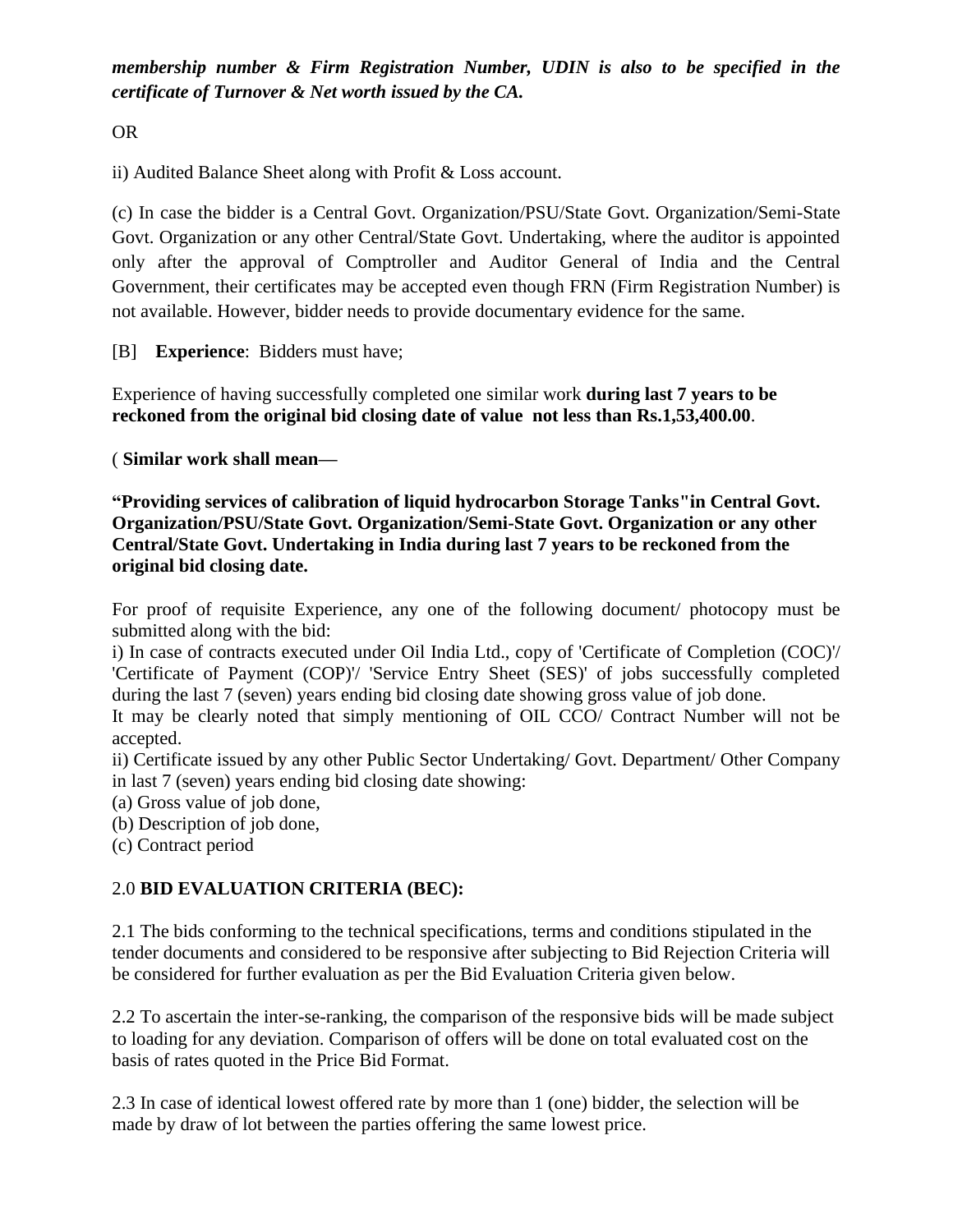Note: - 1)A job executed by a bidder for its own organization / subsidiary cannot be considered as experience for the purpose of meeting BEC

2.4 In case of tenders for Annual rate contracts / Maintenance and Service contracts, if the prospective bidder is executing rate / maintenance /service contract which is still running and the contract value / quantity executed prior to due date of bid submission is equal to or more than the minimum prescribed value in the BEC such experience will also be taken in to consideration provided that the bidder has submitted satisfactory work / supply / service execution certificate issued by end user.

3) Documentary proof must be furnished in support of the experience by way of purchase order / work order / contract document along with completion certificate from the organization to whom such services have been rendered.

[C]Deviation to the following provision of the tender document shall make the bid liable for rejection:

i. Firm price ii. EMD / Bid Bond iii. Scope of work iv. Specifications v. Price Schedule vi. Delivery / Completion Schedule vii. Period of Validity of Bid viii. Liquidated Damages ix. Performance Bank Guarantee / Security deposit x. Guarantee of material / work xi. Arbitration / Resolution of Dispute xii. Force Majeure xiii. Applicable Laws xiv. Integrity Pact, if applicable xv. Any other condition specifically mentioned in the tender documents Elsewhere that non-compliance of the clause lead to rejection of the bid.

2.0 Other Information /Documents: Bidders must furnish the following information with relevant documents wherever necessary:

a) Tax Exemption Certificate, if any, if /applicable.

- b) PAN no. (Photocopy of the PAN card required).
- c) Service Tax registration No.
- d) VAT registration no. , if applicable.
- e) Bank account No. with name of Bank, Type of account, Bank address.
- f) P.F. Account No. / Code.

*3. In case of OIL contractor, copy of certificate of completion (COC)/Work Order showing gross value of job. It may be clearly noted that simply mentioning of OIL COC/WO no. will not be accepted.*

(D) **GENERAL:**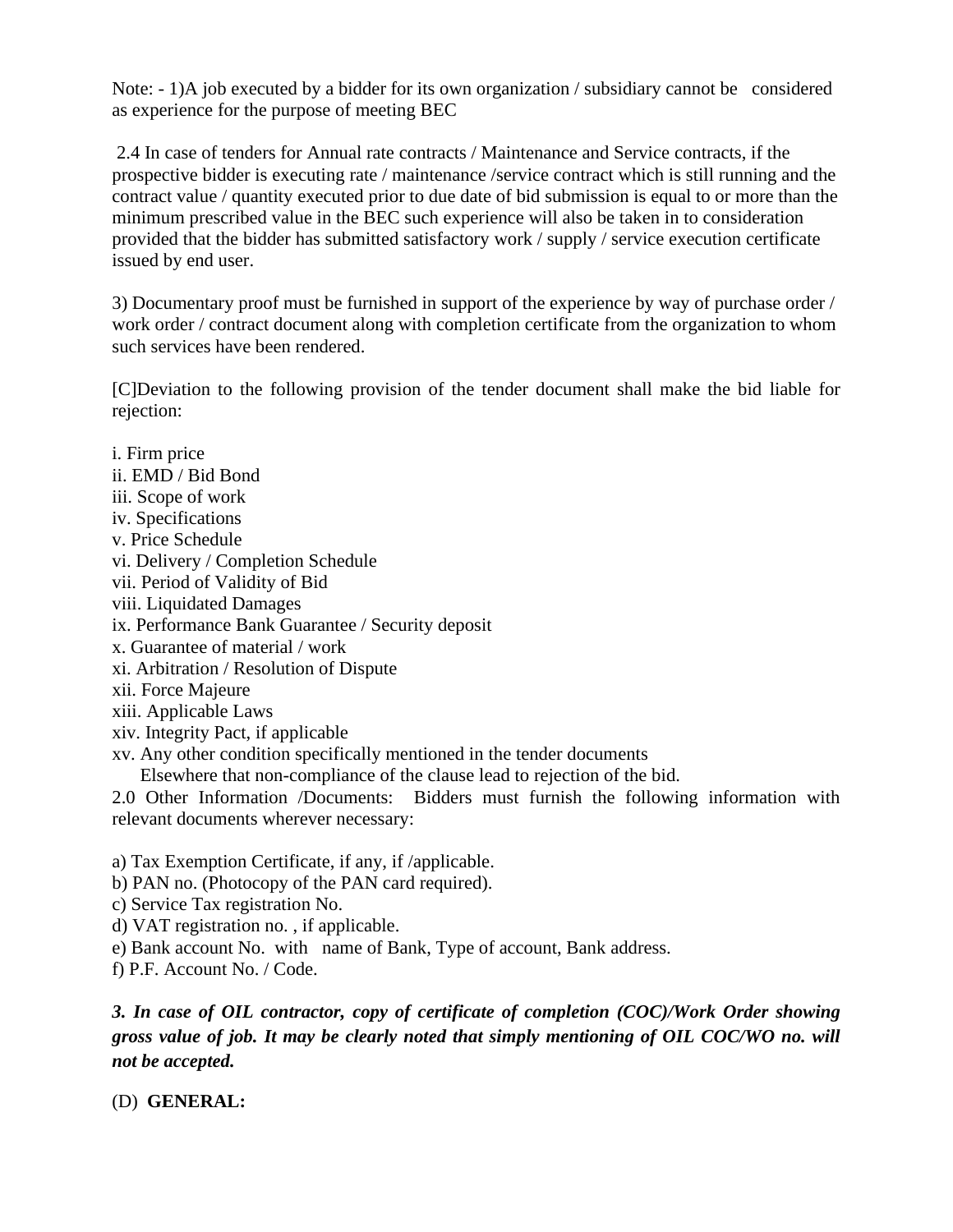a) In case, any of the clauses in the BRC contradict with other clauses of Bid Document elsewhere, then the clauses in the BRC shall prevail.

b)In case Bidder takes exception to any clause of Tender Document not covered under BEC/BRC, then the Company shall exercise its discretion to load or reject the offer on account of such exception if the Bidder does not withdraw/ modify the deviation when/as advised by the Company. The loading so done by the Company will be final and binding on the Bidders.

c)To ascertain the substantial responsiveness of the bid the Company reserves the right to ask the Bidder for clarification in respect of clauses covered under BEC/BRC also and such clarification fulfilling the BEC/BRC clauses must be received on or before the deadline given by the Company, failing which the offer will summarily rejected.

d)Any additional information/terms/ conditions furnished in sealed Price Bid will not be considered by Company for evaluation /award of contract.

e) The successful bidder /contractor shall undertake to indemnify the company against all claims which may arise under the under noted Acts during signing of the contract:

- a) The FACTORY Act 1948
- b) The Minimum Wages Act 1948
- c) The Workman's compensation Act 1923
- d) The payment of wages Act 1963
- e) The payment of Bonus Act 1965
- f) The Contract Labour (Regulation and Abolition) Act 1970 and the rules framed thereunder.
- g) Employees Pension Scheme 1995.
- h)Interstate Migrant (regulation of Employment and Condition of Service) Act 1979

i)The Employees Provident Fund and Miscellaneous Provisions Act 1952 j) GST Act

### (E) **COMMERCIA**L:

1 Bidder shall submit the offer under "*Single Stage Single Bid System*"- Technical bid" and the "Price Bid".

2. The original copy of documents [furnished by bidders(s)] shall have to be produced by bidder(s) to OIL as and when asked for.

3 The Technical Bid should not have any price indication.

5 Validity of the bid shall be minimum 90 days. Bids with lesser validity will be rejected.

6 Any bid received in the form of Telex/Cable/Fax/E-mail/ Telephone call will not be accepted.

7 Bidders must quote clearly and strictly in accordance with the price schedule outlined in relevant section of Bidding Documents; otherwise the bid will be rejected.

8 Any bid containing false statement will be rejected.

9 The Bid Documents are not transferable. Bids made by parties who have not purchased the Bid Documents from the Company will be rejected.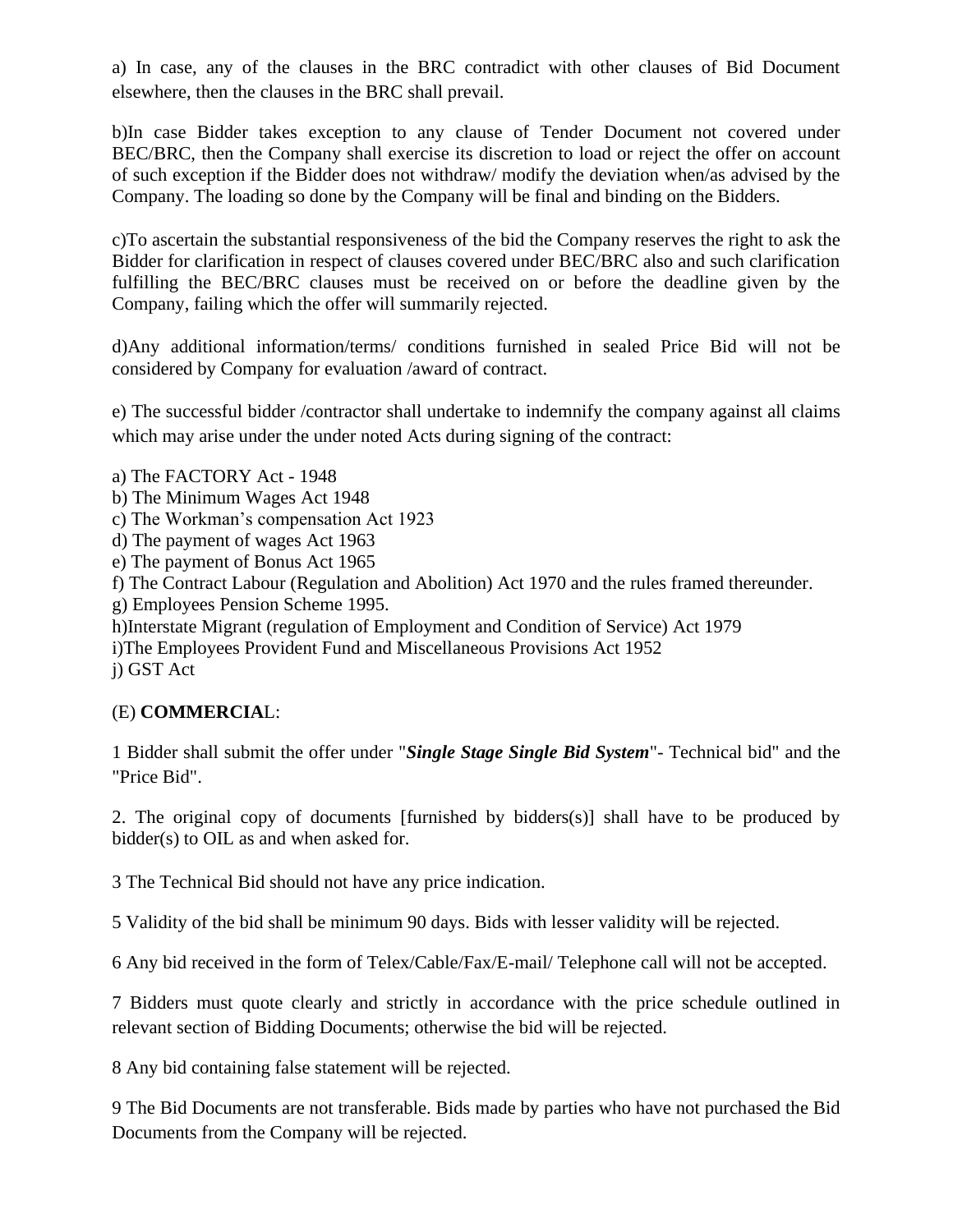10 Any Bid received by the Company after the deadline for submission of bids prescribed by the Company will be rejected.

11 Price quoted by the successful Bidder must be firm during the performance of the Contract and not subject to variation on any account. A bid submitted with an adjustable price will be treated as non-responsive and rejected.

12 Bids shall be typed or written in indelible ink and shall be digitally signed by the bidder or his authorized representative.

13 Any physical documents wherever called for, submitted by bidders shall contain no interlineations, white fluid erasures or overwriting except as necessary to correct errors made by the Bidder, in which case such correction shall be initialed by the person or persons who has/have digitally signed the Bid.

14 Bidder shall fulfill all the relevant clauses applicable for this e-Tender.

15 The following Clauses with all its sub-clauses should be agreed in toto, failing which the bid will be rejected. To this effect Bidder shall submit an undertaking along with the Technical Bid.

- a) Performance Security Clause
- b) Force Majeure Clause
- c) Termination Clause
- d) Settlement of disputes Clause
- e) Liquidated Damages Clause.
- f) Acceptance of Jurisdiction and applicable law.
- g) Tax liabilities clause.
- h) Insurance clause.
- i) With holding clause.
- j) Liability clause.
- k) Set off clause